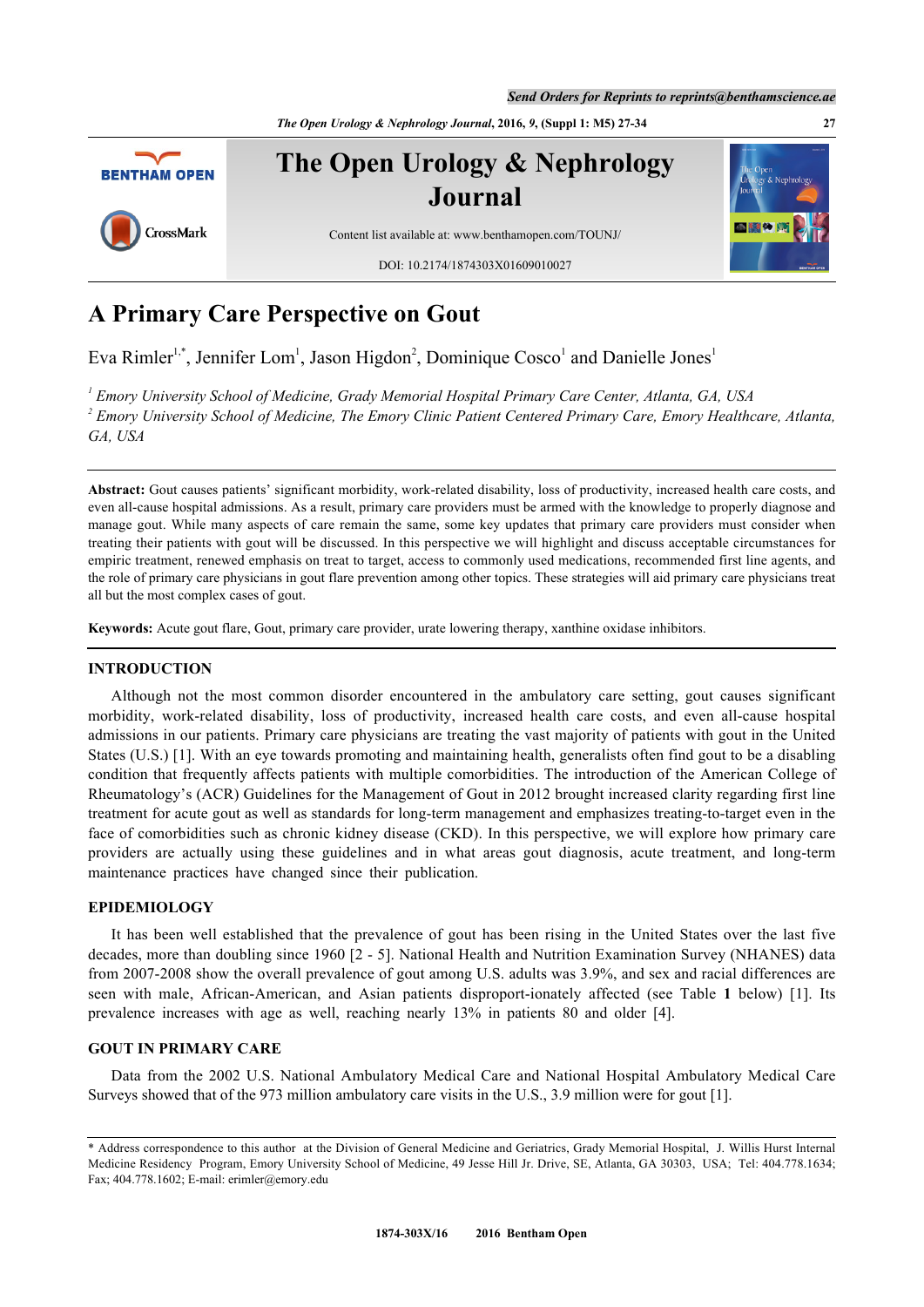More than two-thirds of these patients were evaluated and treated by primary care physicians, whereas only 1.2% were treated by rheumatologists [[1\]](#page-6-0). Reflecting the general epidemiology of gout, the proportion of visits by men was higher (66%) than those by women (34%) [[1](#page-6-0)]. Family practitioners and internists conducted the bulk of these visits but other medicine and non-medicine subspecialists also evaluated patients, and notably most did far more frequently than rheumatologists (see Table **[2](#page-1-1)**). This suggests that guidelines and best practices should be messaged most heavily outside the "expert" offices of rheumatologists [\[1](#page-6-0)].

<span id="page-1-0"></span>

| Table 1. Prevalence of gout and number of affected adults in the US, NHANES 2007-2008* (Adapted from Zhu, Pandya, and |  |  |
|-----------------------------------------------------------------------------------------------------------------------|--|--|
| Choi, 2011).                                                                                                          |  |  |

|                     | Prevalence, %<br>$(95\% \text{ C}I)$ | <b>No. of Affected US Adults, Million</b> |  |
|---------------------|--------------------------------------|-------------------------------------------|--|
| Overall             | 3.9(3.3, 4.4)                        | 8.3                                       |  |
| <b>Sex</b>          |                                      |                                           |  |
| Male                | 5.9(4.7, 7.1)                        | 6.1                                       |  |
| Female              | 2.0(1.5, 2.5)                        | 2.2                                       |  |
| Race/ethnicity      |                                      |                                           |  |
| White               | 4.0(3.3, 4.8)                        | 6.0                                       |  |
| African American    | 5.0(3.3, 6.6)                        | 1.2                                       |  |
| Mexican American    | 1.5(1.0, 2.0)                        | 0.3                                       |  |
| Other               | 3.4(1.2, 5.6)                        | 0.8                                       |  |
| Age category, years |                                      |                                           |  |
| $20 - 29$           | 0.4(0.0, 0.9)                        | 0.2                                       |  |
| 30-39               | 1.3(0.5, 2.0)                        | 0.5                                       |  |
| $40 - 49$           | 3.3(1.8, 4.9)                        | 1.5                                       |  |
| 50-59               | 3.7(3.0, 4.4)                        | 1.5                                       |  |
| 60-69               | 8.0(5.8, 10.3)                       | 2.0                                       |  |
| 70-79               | 9.3(6.5, 12.0)                       | 1.5                                       |  |
| $80 +$              | 12.6(10.1, 15.1)                     | 1.2                                       |  |

\*The data were adjusted for clusters and strata of the complex sample design of the National Health and Nutrition Examination Survey (NHANES) 2007-2008, with incorporation of sample weights. CI = confidence interval.

<span id="page-1-1"></span>**Table 2. Distribution of visits to specialists among patients with a gout visit (none were seen by pediatricians, neurologists, or psychiatrists). (Adapted from Krishnan, Leinesch, and Kwoh, 2008).**

| <b>Specialty</b>        | <b>Visits for</b><br><b>Non-Gout Reasons</b> | <b>Visits for</b><br>Gout | <b>Proportion of All Gout</b><br><b>Visits to This Specialty, %</b> | <b>Overall Number</b><br>of Visits |
|-------------------------|----------------------------------------------|---------------------------|---------------------------------------------------------------------|------------------------------------|
| General/family practice | 213,965,547                                  | 1,500,425                 | 38.34                                                               | 215,465,972                        |
| Internal medicine       | 155,488,884                                  | 1,203,310                 | 30.75                                                               | 156,692,194                        |
| Orthopedic surgery      | 38,018,169                                   | 9.710                     | 0.25                                                                | 38,027,879                         |
| Cardiovascular diseases | 20,430,843                                   | 390,774                   | 9.99                                                                | 20,821,617                         |
| Dermatology             | 32, 207, 648                                 | 19.450                    | 0.5                                                                 | 32,227,098                         |
| Rheumatology            | 3,437,744                                    | 46.019                    | 1.18                                                                | 3,483,763                          |
| Other specialties       | 103,586,205                                  | 388,049                   | 8.74                                                                | 100,490,491                        |
| Unknown/not available   | 83, 103, 414                                 | 235,656                   | 6.02                                                                | 83,339,070                         |
| Total                   | 969,406,505                                  | 3,913,056                 | 100                                                                 | 973, 319, 561                      |

In a veteran population, patients with gout had similar mortality  $(2.6\% \text{ vs } 2.2\%, p = 0.23)$  but significantly more annual primary care visits  $(3.5 \text{ vs } 2.7, \text{p}=0.001)$  and all-cause admissions to the hospital  $(18.3\% \text{ vs } 15.1\%, \text{p}=0.01)$ compared with veterans without gout[[6\]](#page-6-4). Gout was also the primary indication for approximately 0.2% of all emergency department (ED) visits in 2008 [[5](#page-6-2)]. In addition to factors previously identified for increased prevalence for gout (age and male sex), household income <\$39,000, private insurance, nonmetropolitan hospital location, and the location in the Southern U.S. were associated with an increased propensity for ED utilization in gout [[5\]](#page-6-2).

# **PRIMARY CARE AND RHEUMATOLOGY**

In the U.S., one in three patients under the age of 65 is referred by his or her primary care physician to specialty care annually [\[7](#page-6-5),[8\]](#page-6-6). Elderly patients are referred at even higher rates, with some data suggesting that patients over the age of 65 receive an average of 2 referrals yearly [\[8](#page-6-6),[9](#page-6-7)]. Multiple studies have attempted to determine the appropriateness of specialty referrals, but there are no available data, which directly evaluate the chief indication for primary care physician referrals to rheumatology. In a limited practice model in which patient self-referral is prohibited, the majority of patients referred to rheumatology had vague or complicated conditions such as mixed connective tissue diseases or fibromyalgia and fewer had straightforward conditions such as osteoarthritis and gout [\[10](#page-6-8)].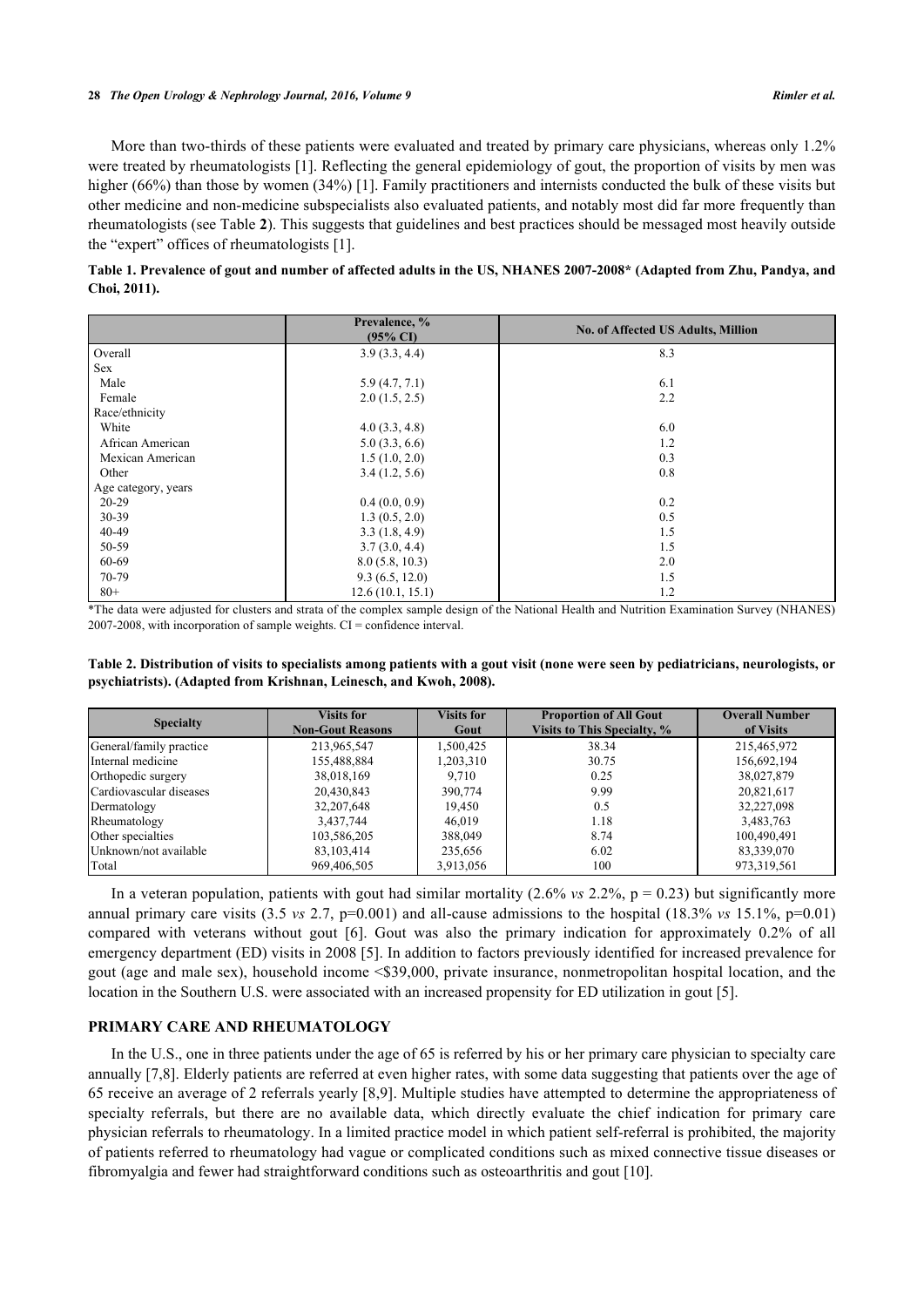A survey-based review of referrals from primary care physicians at two academic medical centers showed most referrals were motivated by the generalist's desire to obtain diagnostic or therapeutic advice; or to have the specialist perform a diagnostic or therapeutic procedure[[11\]](#page-6-9). Other studies have shown that primary care providers report inadequate training and a lack of skills and confidence in performing joint exams and procedures, which may help explain these referral trends [[12](#page-6-10)[,13](#page-6-11)].

#### **DIAGNOSIS**

Establishing the definitive diagnosis of gout for patients is preferable as life-long urate lowering therapy (ULT) could be considered to prevent future bouts of acute gout as well as progression to chronic, recurrent and/or chronic tophaceous gout. The gold standard for diagnosis of acute gout is the visualization of monosodium urate crystals in fluid aspirated from the affected joint or bursa and the presence of such crystals is pathognomonic for gout [[14](#page-6-12),[15\]](#page-6-13). The aspirated fluid should be examined under a polarized light microscope to look for negatively birefringent crystals. However, primary care physicians often examine the fluid under light microscopy if a polarized light microscope is not readily available to look for intracellular urate crystals.

Arthrocentesis and microscopic crystal analysis can also be useful in distinguishing other causes of inflammatory arthritis such as septic arthritis, trauma, and calcium pyrophosphate dihydrate deposition disease (pseudogout). There are limitations to diagnosing gout by arthrocentesis including supplies, time, and trained personnel. In these cases, primary care physicians uncomfortable with or unable to conduct arthocentesis may consult orthopedics or rheumatology. Non-emergent referrals for gout diagnosis are reasonable since crystals can be visualized in fluid from a joint previously affected by gout (even if patients are on ULT) and hence a diagnosis of gout can be established by arthrocentesis during a quiescent period[[16](#page-7-0),[17\]](#page-7-1). Similarly, fluid aspirated from tophi can diagnosis gout with monosodium urate crystal visualization [\[18\]](#page-7-2). Although heralding more advanced disease, tophi are easy targets for a needle aspiration and primary care physicians take advantage.

A tentative diagnosis of gout is frequently made by clinical data in the event that arthrocentesis cannot be conducted or has not yet occurred. It should be noted that no validated diagnostic criteria for gout exist; a combination of clinical, laboratory, and imaging data, however, can support a working diagnosis of gout. Data primary care physicians often use include a classic history of an inflammatory, monoarticular arthritis with intercritical periods free of symptoms, onset of maximum symptoms within 24 hours, unilateral first metatarsophalangeal joint attack (podagra), presence of tophi, and hyperuricemia [\[14](#page-6-12)]. Baseline uric acid levels are not diagnostic or necessary as some patients will have normal uric acid levels even during acute attacks, and the majority of patients with hyperuricemia will never have a gout attack. Imaging studies including plain radiograph, MRI, ultrasound, and dual energy CT can aid in the presumptive diagnosis of gout, but these studies do not replace the gold standard of crystal visualization. Primary care physicians, however, rarely order these studies to diagnose or manage gout, especially in the era of high-value care. Most generalists favor the gold standard aspiration, either in their office or *via* referral to specialty care.

# **ACUTE MANAGEMENT**

Traditionally, colchicine or high-dose non-steroidal anti-inflammatories (NSAIDs) were used as first line treatment for an acute gout flare. Now that colchicine is no longer available as a generic, it can be cost prohibitive for patients. If it is affordable, then most primary care providers follow the ACR guideline recommendations (*i.e.*, 1.2 mg PO for one dose, followed by 0.6 mg on hour later and then 0.6 mg 12 hours later) and continue it at 0.6 mg once or twice daily until the flare has resolved [[19\]](#page-7-3). For patients who cannot afford or tolerate colchicine, using a high dose NSAID or oral steroid is considered reasonable if contraindications do not exist. There is no data showing higher efficacy with any one NSAID so the choice of NSAID, dosing, and frequency are based on preference, prior response, and/or tolerance. Generalists reserve the use of oral corticosteroids for patients who have gout refractory to the above treatment, cannot tolerate the above treatment, or who have CKD and cannot afford colchicine. In these cases, the ACR guidelines call for prednisone at 0.5 mg per kg for 5-10 days or 0.5 mg per kg for 2-5 days and then a taper over 7-10 days [[19\]](#page-7-3). Practices vary depending on access to follow-up, with primary care physicians opting for the longer taper when prompt communication of response is not possible or if ULT is being initiated concurrently (discussed further below).

In patients with severe pain or a poly-articular attack, most primary care providers feel comfortable with a combination of colchicine with NSAIDs, unless contraindicated. If NSAIDs cannot be used, then many generalists will favor combining colchicine with oral steroids as the next best option. NSAIDs and oral steroids are not used together due to the increased risk of gastrointestinal bleeding. In patients who present with a mono-articular attack, intra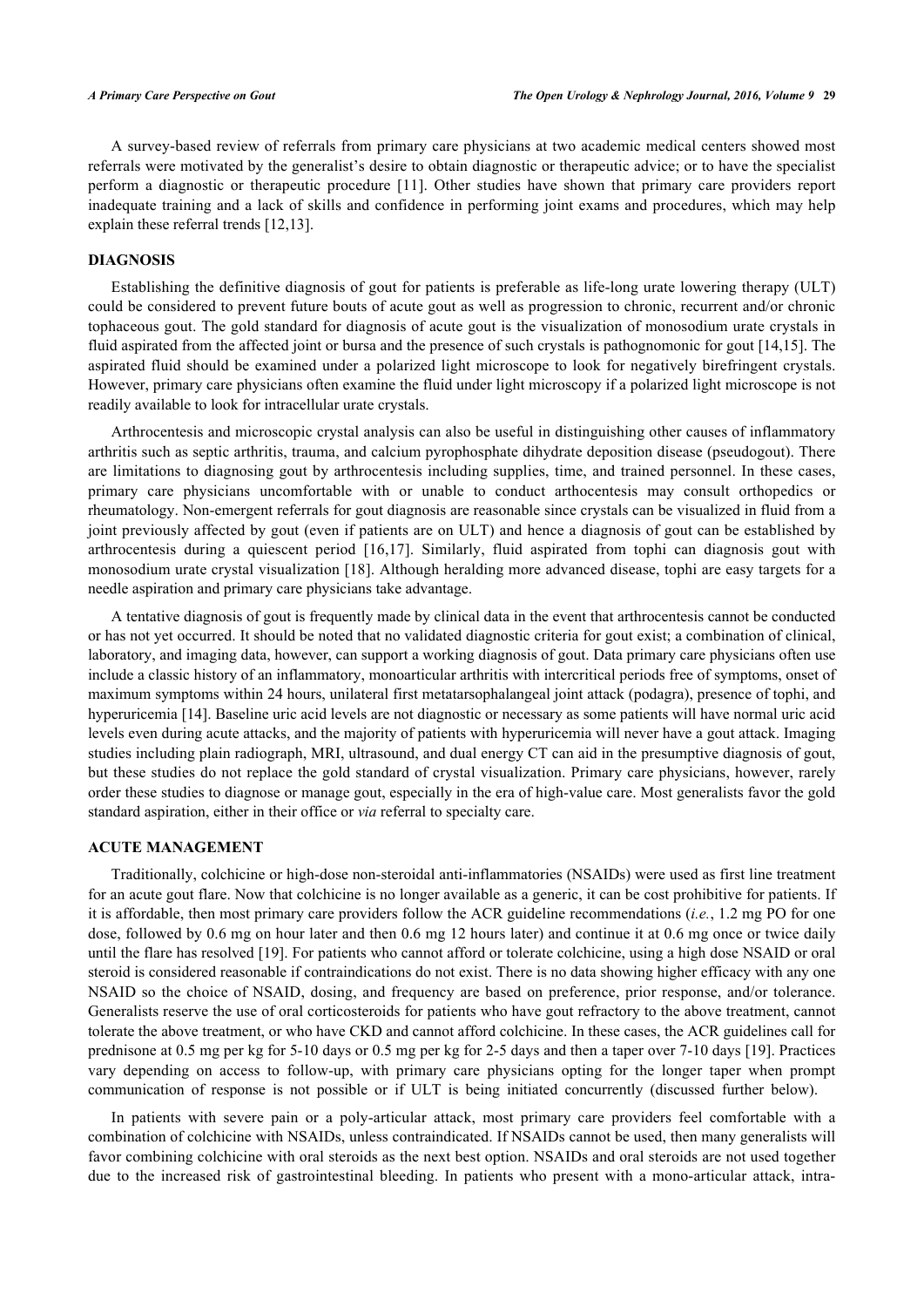articular steroids are a great option for providers who are comfortable with joint injections, especially if the patient has limited options for oral treatment. The dose of steroid varies but typically for a large joint such as a knee, generalists utilize methylprednisolone acetate 40-80 mg (or equivalent).

As always, a patient's prior response, tolerance, comorbidities, preferences, and other medications will influence which of the above options his or her primary care physician chooses. Each gout attack or routine visit should be used as an opportunity to reinforce important lifestyle modifications (further discussion below). It is also important to develop a self-management plan for patients to use in case of recurrence. This may help reduce the severity and duration of an attack at times when a patient cannot access acute care.

Primary care physicians are slowly adopting one of the more notable changes presented in the ACR guidelines that in patients in whom ULT is indicated, it can be safely started during an acute flare [\[19](#page-7-3)]. Anti-inflammatory prophylaxis should be continued while ULT is being initiated and titrated. This will be further discussed below.

#### **MAINTENANCE**

As gout is commonly encountered in ambulatory settings, primary care physicians should feel comfortable with both its acute and chronic management. Unfortunately, many of these patients have multiple comorbidities including CKD, heart failure, and diabetes mellitus that complicate management.

The ACR guidelines stress the importance of addressing diet and lifestyle as well as pharmacologic therapy to lower the serum urate level and decrease the frequency of future acute attacks. Studies have shown that proper diet and fitness can lower serum urate levels by 10-18% and help decrease frequency of acute attacks [\[20](#page-7-4)]. Primary care physicians are well suited for this task as dietary counseling is a routine part of care for patients with chronic medical conditions. Many of the lifestyle changes necessary to control gout are also useful in the treatment of other common chronic conditions including diabetes mellitus and cardiovascular disease. Counseling patients to avoid high purine (and often high cholesterol) foods such as liver, kidney, shellfish, and sardines is the focus. Generalists will also instruct patients to avoid high fructose corn syrup and alcohol (particularly beer) and encourage weight loss. Losing 10% of total body weight can decrease the risk of a recurrent gout attack by 30%, making a dramatic difference both in the treatment of gout and the treatment of many of the other co-morbid illnesses that complicate gout therapy [[21](#page-7-5)]. For example, a similar amount of weight loss can decrease Hemoglobin A1c by about one point, or prevent the development of diabetes in patients with impaired glucose tolerance [\[22](#page-7-6),[23\]](#page-7-7).

Despite focused efforts, dietary and lifestyle counseling are often insufficient in achieving targeted serum urate levels. Therefore, chronic management of gout and prevention of flares often requires pharmacologic ULT, namely a xanthine oxidase inhibitor (XOI) such as allopurinol or febuxostat. Most primary care providers are very comfortable with these medications. While formulary limitations play a role, generalists tend to use allopurinol initially. This is especially true in primary care centers located in underserved communities. In these settings the cost of medications is of particular importance, and the cost of febuxostat can be prohibitive. A recent article examining the cost-effectiveness of gout therapies noted that the cost of fixed-dose allopurinol and febuxostat was estimated at \$67 and \$2075 per year, respectively[[24\]](#page-7-8). Clinical trials have demonstrated febuxostat 80 mg (maximum dose) to be more effective than allopurinol in doses less than or equal to 300 mg in lowering serum uric acid levels [\[24\]](#page-7-8). However, no trials have compared the two medications with escalating dosages of allopurinol. Given these limitations, it is reasonable to start with allopurinol especially when cost is an issue.

Two key recommendations out of the ACR guidelines that have most transformed gout management include starting maintenance therapy during an acute attack, and titrating allopurinol using a treat-to-target method. The recommendations call for using ULT prophylaxis and titrating therapy to achieve a serum uric acid level of<6 mg/dL in patients with two or more gout attacks per year, tophi on physical exam, CKD stages II-V, or a history of nephrolithiasis. Routine practice in primary care is to start patients on allopurinol 100 mg daily or 50 mg daily if there is evidence of CKD stage IV or higher. While the guidelines recommend titrating up therapy every two to five weeks, given the transportation and cost issues many patients face, it is typical practice to have them return for a serum uric acid level about a month after they start therapy and titrate as necessary until the level is<6 mg/dL. As physicians become more conscious of providing high value care to our patients, it will be interesting to see if any recommendations are made regarding the cost of such frequent monitoring. A substantial amount of evidence suggests that using allopurinol for monotherapy at doses of 300 mg or less failed to achieve the target serum urate level in about 50% of patients [\[20](#page-7-4)]. Allopurinol can be dosed up to 800 mg per day in patients with normal renal function, and should be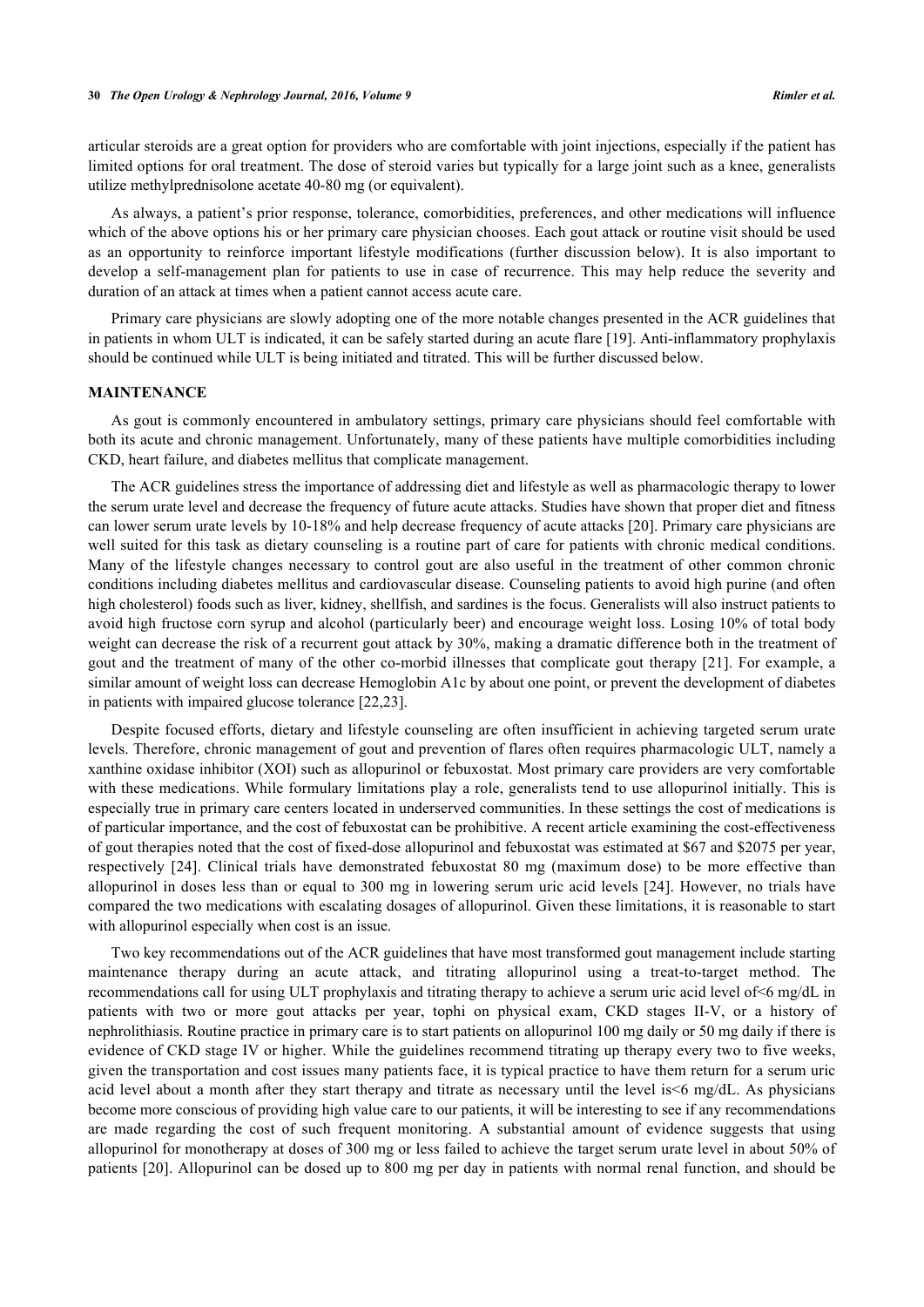aggressively up-titrated to achieve uric acid goals as outlined above.

As noted above, pharmacologic ULT can be started at the time of an acute flare in those patients who would benefit from the therapy. Given the high frequency of acute gout attacks during the initiation of ULT, pharmacologic antiinflammatory prophylaxis is indicated for all scenarios. As a first-line option, the ACR guidelines recommend oral colchicine 0.6 mg daily [\[19](#page-7-3)]. As mentioned, colchicine can be prohibitively expensive for many lower income and uninsured patients. A reasonable alternative would be low dose NSAID prophylaxis. As a last resort, generalists will turn to low-dose prednisone (<10 mg per day), if a patient has contraindications or intolerance to colchicine and NSAIDs. The ACR guidelines advise follow up evaluation of patients while on ULT for symptoms of gout. If no signs or symptoms of active gout are found, the recommendation is to continue prophylactic therapy for six months. However, if a patient is asymptomatic and has a urate level at target, we find that three months of prophylaxis is adequate [\[19](#page-7-3)]. This allows the generalist to balance prophylactic therapy with minimizing side effects and cost of additional medications.

As will be discussed in the next section, patients with gout and advanced CKD (stages IV-V) are challenging to manage, and involvement of nephrology and rheumatology services is frequently pursued.

### **REFRACTORY OR COMPLICATED GOUT**

Despite clear guidelines, it is often particularly challen-ging to effectively manage gout with minimal side effects when chronic illnesses complicate the otherwise straight-forward management algorithm. Primary care physicians appropriately and safely treat many patients that suffer from gout while minimizing side effects and maximizing therapeutic efficacy. In general, primary care providers feel comfortable managing patients with concomitant diseases including diabetes mellitus, CKD, cardiovascular disease, and those with a history of gastrointestinal (GI) intolerance to NSAID medications.

There are times where specialty services are necessary. Primary care physicians consider specialty referral in patients who do not respond to usual care, even when it is modified to their particular needs. These include patients with persistent hyperuricemia and recurrent flares despite titration of conventional medications, or those who present with tophaceous gout, destructive joint changes, or nephro-lithiasis. Generalists almost certainly involve a specialist if immunogenic ULT, like peglitocase, is being considered.

Statistics show that generalists are most frequently treating gout and may actually be the best suited to do so. The focus on understanding the entire patient, and counseling on behavioral changes makes these providers quite adept at treating even the most complicated cases. Through regular prescribing habits, primary care physicians can help mitigate gout flares even when they are treating co-morbid illnesses and not the gout itself. For example, data suggest it may be better to choose losartan, an angiotensin receptor blocker (ARB), over an angiotensin converting enzyme Inhibitor (ACE-I) for patients with gout and comorbid renal disease or heart failure [\[25\]](#page-7-9). While ACE-Is and ARBs are both effective for the latter two diseases, Losartan has uricosuric properties while ACE-Is do not [[25\]](#page-7-9). This holistic approach to patient care is squarely in the wheelhouse of primary care providers as they care for patients with gout and other complicating disease processes.

#### **Diabetes Mellitus**

Patients with a diagnosis of diabetes certainly fall within the category of complicated cases. Often, these patients have co-morbid hypertension, CKD, and may be on medications that lead to gout exacerbations, like aspirin. When diabetes mellitus is the sole co-morbid illness, practitioners try to avoid the use of steroids. Regardless of route, steroids can cause elevation in serum glucose levels and make glucose control harder to attain [[26\]](#page-7-10). General practitioners usually prefer to treat with an NSAID or colchicine therapy. If a strong contraindication exists to NSAIDs and colchicine, for example people 75 years of age or older, then steroids may be the best option. In this case, consider intra-articular instead of systemic steroid use. Primary care clinicians must provide anticipatory guidance about the effect that steroids will have on blood glucose during steroid therapy. Patients taking insulin therapy can be prescribed a simple sliding scale insulin plan to cover any hyperglycemic episodes while on steroid therapy. When patients take oral hypoglycemic medications it can be more challenging to pre-emptively increase their regimen. In these cases, frequent glucose monitoring is required. Patient's should call their provider if their blood glucose is consistently higher than 250, as their oral medications must be titrated at that time.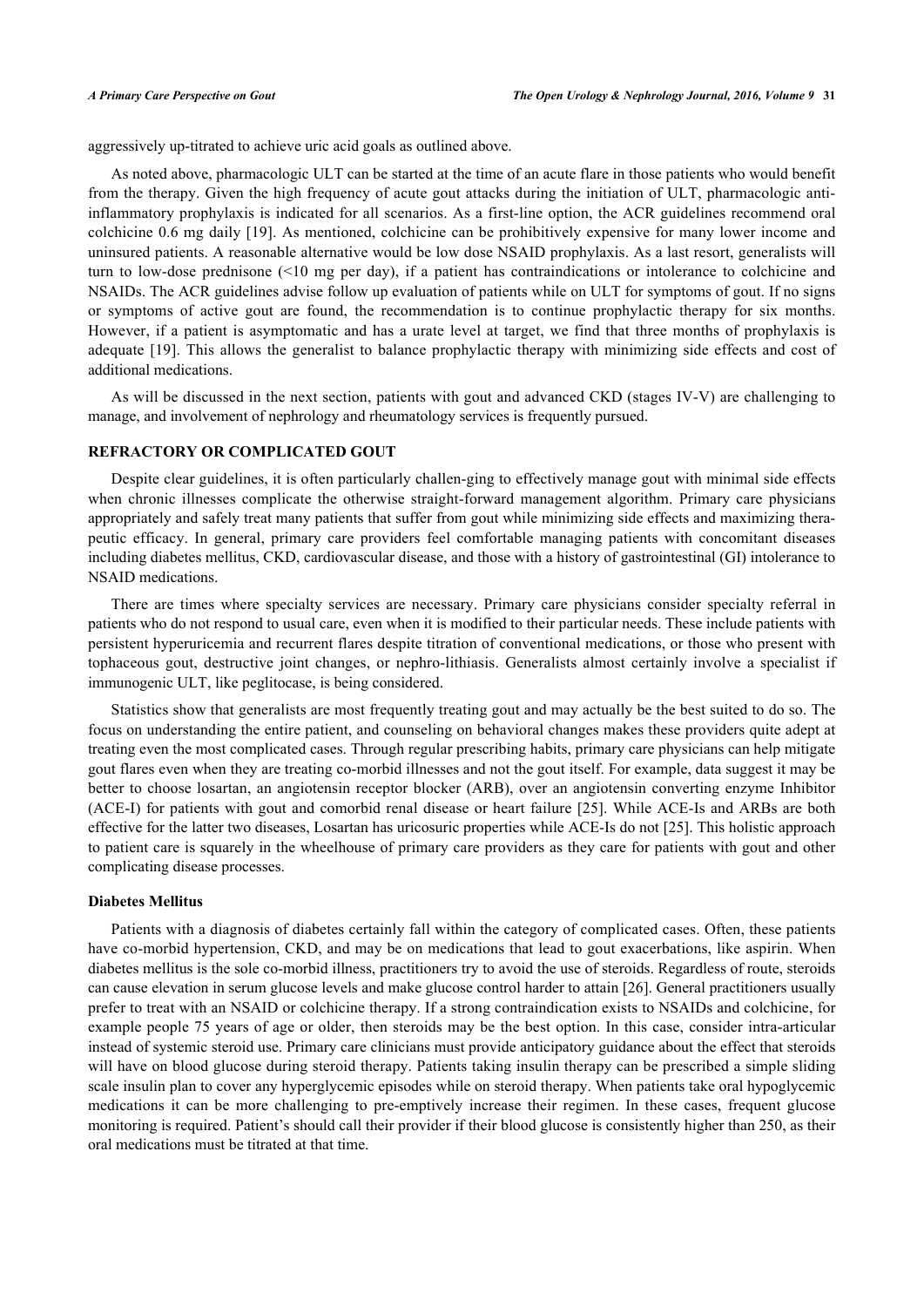#### **Chronic Kidney Disease**

Managing acute and chronic gout in patients with CKD can be very challenging as there are contraindications for use of many mainstay therapies. Co-managing patients with gout and CKD likely represents the area where primary care providers feel the most uncomfortable with the ACR guidelines. NSAIDs, colchicine, and urate lowering medications (probenecid, allopurinol and perhaps feboxustat) use may be limited in the face of this chronic disease. During an acute attack, steroid use, either intra-articular or systemic, is likely the best course of action. Most generalists avoid prescribing NSAIDs altogether, instead using colchicine dosed appropriately for the patient's renal function.

CKD can also create an obstacle to appropriate prophylactic management as dosing and treatment options are more limited. While the new ACR treatment guidelines support using higher doses of allopurinol in patients with CKD, this is only advisable in patients that can be monitored closely for evidence of side effects. In these situations, daily doses of 300 mg daily or higher are acceptable, allowing for continued use of this medication as first line in gout prevention [\[20](#page-7-4)]. While the new guidelines support higher doses of allopurinol in this population, it is generally outside the comfort zone of primary care providers, especially with advanced CKD. Given the complexity and higher risk of side effects, general practitioners often opt for involvement of nephrology and rheumatology in patients with CKD IV-V. Another option for these patients is feboxustat. Metabolized by the liver, it could be considered as an alternative to allopurinol in patients with CKD, since it does not require dose adjustment until the CrCl falls below 30 mL per min. The ACR does not recommend feboxustat preferentially because of a lack of data about the use of this medication in advanced renal disease. As noted in the maintenance section a recent study found allopurinol to be more cost effective as prophylactic therapy. However, this study did not specifically consider renal disease as a possible scenario for feboxustat being more cost effective [[24\]](#page-7-8). In patients with CKD, more frequent office visits and possible earlier referral might be considered when using allopurinol. It is possible that these costs might offset the lower price per tablet of allopurinol. Second line ULT with uricosuric agents, like probenecid, become less useful as renal disease worsens. While less toxic, uricosurics should not be used in patients with a CrCl of 50 mL per min or less, as they lack efficacy.

#### **Cardiac Disease**

Much like CKD, patients with co-morbid cardiac disease should be treated with any first line medication other than NSAIDs or cyclooxygenase-2 (COX-2) inhibitors. While first line gout therapies are equally efficacious, NSAIDs have a higher risk of deleterious cardiovascular events. This risk likely exists with any duration of therapy, and includes elevated blood pressure, risk of myocardial infarction (MI) and congestive heart failure (CHF) exacerbations [[27](#page-7-11)]. In the latter, patients also have increased risk of renal failure with the addition of NSAID therapy. The pathophysiology of this risk is multifactorial. Poly-pharmacy plays a major role in this risk as patients are on many medications that effect renal blood flow and renal vascular function including diuretics, and ACE-Is and primary care physicians must be on alert for this [\[28](#page-7-12)].It is not advisable to discontinue ACE-Is and diuretics in heart failure patients, so other medications that effect renal blood flow or may irritate the kidneys should be avoided completely. Hence, general practitioners typically use colchicine and steroids preferentially when treating gout in patients with cardiac disease.

#### **NSAID-INDUCED GASTROINTESTINAL (GI) BLEEDING AND/OR ULCERS**

While NSAIDs are both therapeutic and cost effective, they should be used with caution in patients that experience GI side effects. This intolerance runs the spectrum from abdominal pain to GI bleeding. The severity of the reaction should be considered when weighing therapeutic options in acute gout treatment. Primary care physicians have a lower threshold to treat patients with NSAIDs if the side effect experienced was abdominal pain. Since dyspepsia is not predictive of ulcer formation, these patients can likely be treated safely with NSAIDs and a Proton Pump Inhibitor or double dose Histamine-2 blocker to help symptomatically during their acute gout flare [\[29](#page-7-13)].

On the other hand, this class of medication should be avoided in those that have a history of ulcers, GI bleeding, are on oral anticoagulation therapy or are 75 years of age or older. The majority of primary care providers would consider the risk of NSAID-induced GI bleeding too high to warrant treatment when other therapies are available. Recurrent GI bleed or ulcer formation rates can be as high as 5% within six months of NSAID therapy, while the addition of NSAIDs to oral anticoagulation therapy increases the risk of a GI bleed by as much as six-fold [[29\]](#page-7-13).

#### **SUMMARY**

Primary care providers will encounter patients with gout in their practices and should feel empowered to treat this condition with some targeted assistance from subspecialists. Following the ACR Guidelines' focus on treating-to-target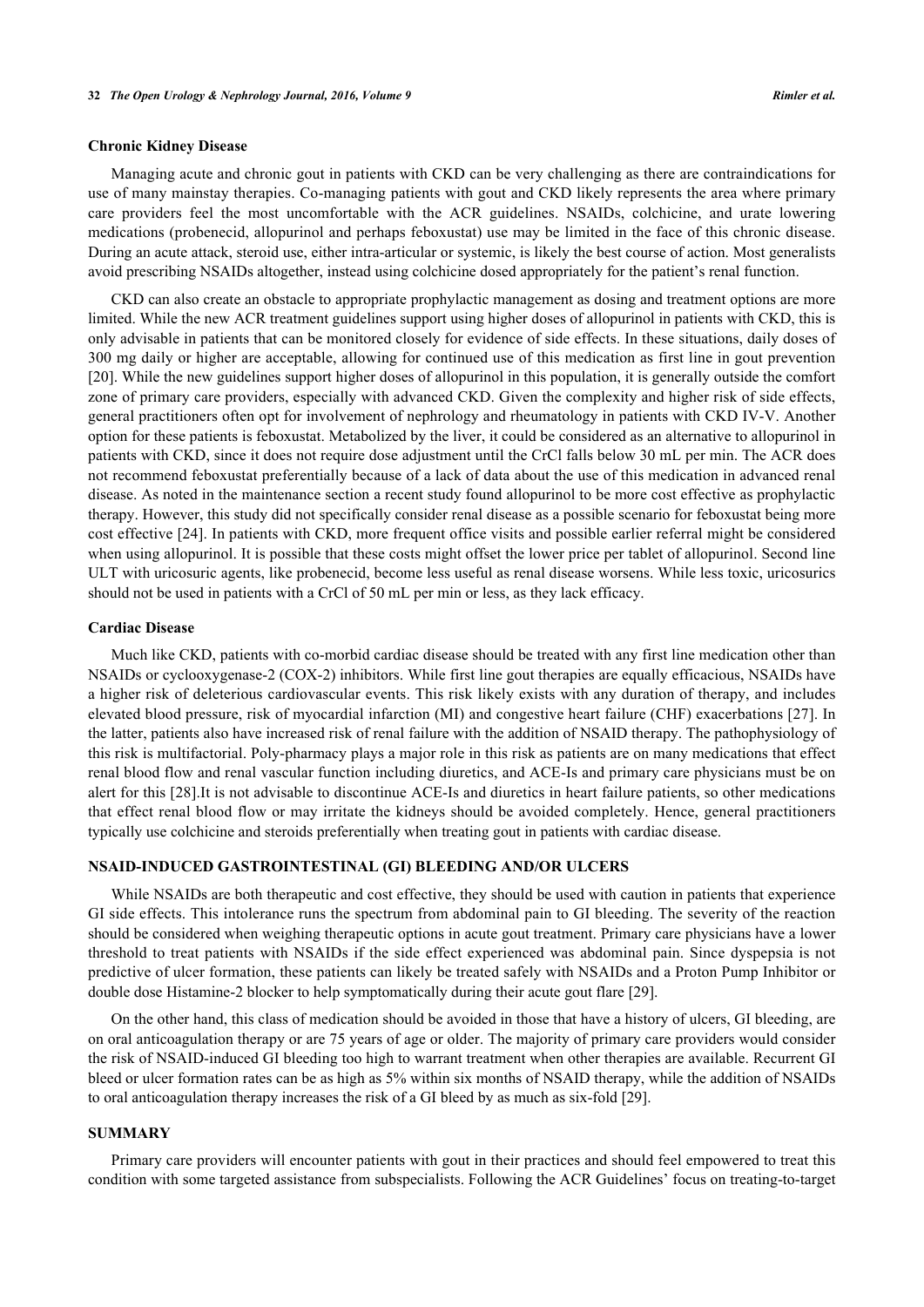uric acid levels, use of ULT, and acute management, generalists should remember to make a definitive diagnosis with joint aspiration at some point in their patient's care, and to always choose medication based on their patient's co-morbid illnesses and financial barriers. Lifestyle and behavioral changes can decrease symptoms, but there are situations where prophylactic therapy is required. In these instances, practitioners should waste no time in initiating ULT, and begin these medications even if the patient is experiencing an acute attack. Key to effective long-term prevention of gout flares is treating to a target uric acid level. With these key concepts in mind generalists can successfully manage the treatment of gout.

# **CONFLICT OF INTEREST**

The authors confirm that this article content has no conflict of interest.

## **ACKNOWLEDGEMENTS**

Declared none.

# **REFERENCES**

- <span id="page-6-0"></span>[1] Krishnan E, Lienesch D, Kwoh CK. Gout in ambulatory care settings in the United States. J Rheumatol 2008; 35(3): 498-501. [PMID: [18260174\]](http://www.ncbi.nlm.nih.gov/pubmed/18260174)
- <span id="page-6-1"></span>[2] Arromdee E, Michet CJ, Crowson CS, O'Fallon WM, Gabriel SE. Epidemiology of gout: is the incidence rising? J Rheumatol 2002; 29(11): 2403-6.
	- [PMID: [12415600\]](http://www.ncbi.nlm.nih.gov/pubmed/12415600)
- [3] Lawrence RC, Felson DT, Helmick CG, *et al.* Estimates of the prevalence of arthritis and other rheumatic conditions in the United States. Part II. Arthritis Rheum 2008; 58(1): 26-35. [\[http://dx.doi.org/10.1002/art.23176](http://dx.doi.org/10.1002/art.23176)] [PMID: [18163497\]](http://www.ncbi.nlm.nih.gov/pubmed/18163497)
- <span id="page-6-3"></span>[4] Zhu Y, Pandya BJ, Choi HK. Prevalence of gout and hyperuricemia in the US general population: the National Health and Nutrition Examination Survey 2007-2008. Arthritis Rheum 2011; 63(10): 3136-41. [\[http://dx.doi.org/10.1002/art.30520](http://dx.doi.org/10.1002/art.30520)] [PMID: [21800283\]](http://www.ncbi.nlm.nih.gov/pubmed/21800283)
- <span id="page-6-2"></span>[5] Garg R, Sayles HR, Yu F, *et al.* Gout-related health care utilization in US emergency departments, 2006 through 2008. Arthritis Care Res (Hoboken) 2013; 65(4): 571-7. [\[http://dx.doi.org/10.1002/acr.21837\]](http://dx.doi.org/10.1002/acr.21837) [PMID: [22949176](http://www.ncbi.nlm.nih.gov/pubmed/22949176)]
- <span id="page-6-4"></span>[6] Singh JA, Strand V. Gout is associated with more comorbidities, poorer health-related quality of life and higher healthcare utilisation in US veterans. Ann Rheum Dis 2008; 67(9): 1310-6. [\[http://dx.doi.org/10.1136/ard.2007.081604](http://dx.doi.org/10.1136/ard.2007.081604)] [PMID: [18178692\]](http://www.ncbi.nlm.nih.gov/pubmed/18178692)
- <span id="page-6-5"></span>[7] Forrest CB, Majeed A, Weiner JP, Carroll K, Bindman AB. Comparison of specialty referral rates in the United Kingdom and the United States: retrospective cohort analysis. BMJ 2002; 325(7360): 370-1. [\[http://dx.doi.org/10.1136/bmj.325.7360.370](http://dx.doi.org/10.1136/bmj.325.7360.370)] [PMID: [12183310\]](http://www.ncbi.nlm.nih.gov/pubmed/12183310)
- <span id="page-6-6"></span>[8] Mehrotra A, Forrest CB, Lin CY. Dropping the baton: specialty referrals in the United States. Milbank Q 2011; 89(1): 39-68. [\[http://dx.doi.org/10.1111/j.1468-0009.2011.00619.x\]](http://dx.doi.org/10.1111/j.1468-0009.2011.00619.x) [PMID: [21418312](http://www.ncbi.nlm.nih.gov/pubmed/21418312)]
- <span id="page-6-7"></span>[9] Shea D, Stuart B, Vasey J, Nag S. Medicare physician referral patterns. Health Serv Res 1999; 34(1 Pt 2): 331-48. [PMID: [10199679\]](http://www.ncbi.nlm.nih.gov/pubmed/10199679)
- <span id="page-6-8"></span>[10] Hooker RS, Brown JB. Rheumatology referral patterns. HMO Pract 1990; 4(2): 61-5. [PMID: [10104285\]](http://www.ncbi.nlm.nih.gov/pubmed/10104285)
- <span id="page-6-9"></span>[11] Donohoe MT, Kravitz RL, Wheeler DB, Chandra R, Chen A, Humphries N. Reasons for outpatient referrals from generalists to specialists. J Gen Intern Med 1999; 14(5): 281-6. [\[http://dx.doi.org/10.1046/j.1525-1497.1999.00324.x\]](http://dx.doi.org/10.1046/j.1525-1497.1999.00324.x) [PMID: [10337037](http://www.ncbi.nlm.nih.gov/pubmed/10337037)]
- <span id="page-6-10"></span>[12] Jolly M, Curran J. Underuse of intra and periarticular steroid injections for osteoarthritis and bursitis in primary care setting. J Clin Rheumatol 2003; 9: 187-92. [\[http://dx.doi.org/10.1097/01.RHU.0000073587.90836.23\]](http://dx.doi.org/10.1097/01.RHU.0000073587.90836.23) [PMID: [17041456](http://www.ncbi.nlm.nih.gov/pubmed/17041456)]
- <span id="page-6-11"></span>[13] Wilcox T, Oyler J, Harada C, Utset T. Musculoskeletal exam and joint injection training for internal medicine residents. J Gen Intern Med 2006; 21(5): 521-3. [\[http://dx.doi.org/10.1111/j.1525-1497.2006.00442.x\]](http://dx.doi.org/10.1111/j.1525-1497.2006.00442.x) [PMID: [16704403](http://www.ncbi.nlm.nih.gov/pubmed/16704403)]
- <span id="page-6-12"></span>[14] Wallace SL, Robinson H, Masi AT, Decker JL, McCarty DJ, Yü TF. Preliminary criteria for the classification of the acute arthritis of primary gout. Arthritis Rheum 1977; 20(3): 895-900. [\[http://dx.doi.org/10.1002/art.1780200320](http://dx.doi.org/10.1002/art.1780200320)] [PMID: [856219\]](http://www.ncbi.nlm.nih.gov/pubmed/856219)
- <span id="page-6-13"></span>[15] Chen LX, Schumacher HR. Current trends in crystal identification. Curr Opin Rheumatol 2006; 18(2): 171-3. [\[http://dx.doi.org/10.1097/01.bor.0000209430.59226.0f](http://dx.doi.org/10.1097/01.bor.0000209430.59226.0f)] [PMID: [16462524\]](http://www.ncbi.nlm.nih.gov/pubmed/16462524)